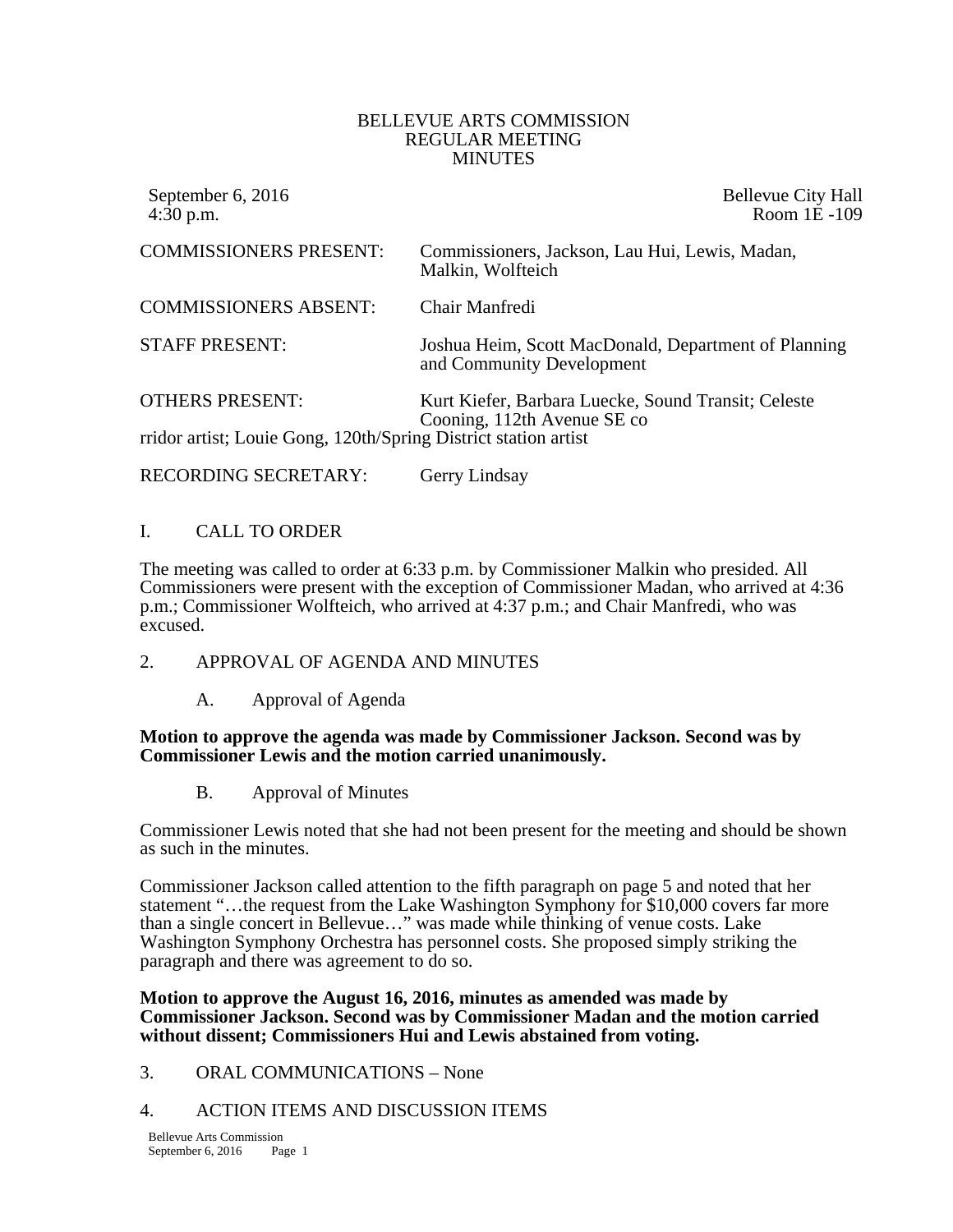#### A. Sound Transit Public Art Update

Sound Transit project manager Kurt Kiefer shared with the Commission a map indicating Sound Transit's current light rail that runs from SeaTac airport to the University of Washington, the Northgate section that is under construction, and the planned East Link project. He noted that by the time East Link is completed, four additional stations will have been built for the line leading up to Lynnwood. A link to Federal Way is also being planned.

The East Link line will run from Redmond's transit/technology station to the Overlake Village station, then to the 130th station in Bellevue's arts district, then on to the 120th station in the Spring District, the Wilburton station by the hospital, the Downtown station adjacent to City Hall, the East Main station on 112th Avenue SE, the South Bellevue station at the South Bellevue park and ride, then on to downtown Mercer Island and over the floating bridge to the Judkins Park station and the International District station in Seattle.

Mr. Kiefer noted that as the train goes from the South Bellevue station to the East Main station, it will run along the edge of Mercer Slough and along the east side of 112th Avenue SE before crossing over and running along 108th Avenue SE. Artist Celeste Cooning was selected to focus on the fence along the 112th Avenue SE corridor that will separate pedestrians and bicycles from the rail leading to the South Main station. The fence will be designed to largely disappear into the landscape, but the segment is long enough to develop a work of art.

Ms. Cooning shared with the Commissioners photos of some of her works. She said she is noted for her handcut paper installations but in the permanent realm continues to focus on ephemeral nature designs that make softer and more human connections with spaces. She said her works often capitalize on a sense of grandeur and play light and shadow against each other and incorporate texture, movement and rhythm. She said her works can be translated to multiple materials.

Ms. Cooning introduced the concept of hunt and gather for the 112th Avenue SE corridor project. She said given that the rail plans are at the 90 percent stage, her job is to zoom out, look at the bigger picture, and bring it all back to something special. It is the human condition that links the past, the present and the future, and hunting and gathering was the first successful system humans invented for themselves. She said her process is to develop a language and then to build a structure in which the language can exist. Source materials and patterns were shown to the Commissioners that evoked the current history of the East Main area and its mid-Century modern architecture. Her patterns used simple geometry to explore organic forms in overlapping patterns. Stripes were used to create a bridge through the cadence of the vertical bars in the fence line, making the fence part of the visual language.

Ms. Cooning said there are two elements to the station. One is the gate that closes off some less-than-beautiful functional utility elements on 112th Avenue SE. She shared with the Commission a mockup of what the gate could potentially look like by building off of the visual language. The other element is the fence along which the artistic elements will be spaced and grouped.

Commissioner Malkin asked how the proposed work would be kept looking clean over time. Mr. Kiefer said Sound Transit has a maintenance. Throughout the design process, a sharp eye is kept on what the maintenance needs of the work will be.

Ms. Luecke informed the Commissioners that there a single contract package will cover the segment from I-90 through South Bellevue along 112th Avenue SE. A notice to proceed is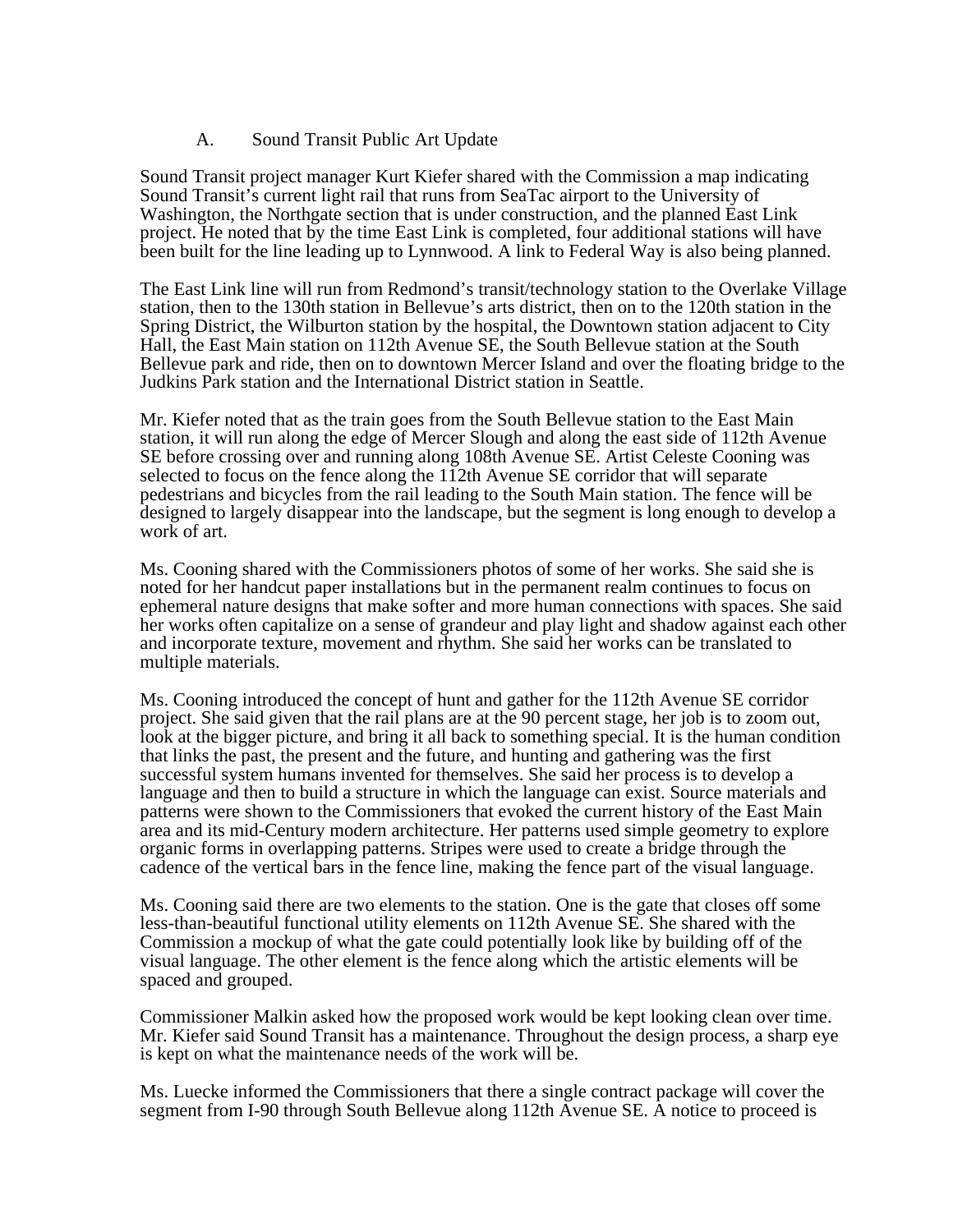about to be issued for the contract, which includes the South Bellevue parking garage and the elevated station at Mercer Slough.

Turning to the 120th/Spring District station, Mr. Kiefer noted that the light rail line crosses over I-405 to connect with the elevated Wilburton station before continuing north and making a turn to the east and the Spring District station. The station is unique in that it offers an excellent opportunity for two-dimensional artwork. He said Louie Gong was selected to be the artist for the station.

Mr. Gong said the station represents his first large public art project and said he was grateful for the opportunity. He said he is a member of the Nooksack tribe and practices Coast Salish art. He said his art is a reflection of who he is as a person, not an effort to make people feel good about the stereotypes they hold. Pictures of some of his work were shared with the Commissioners.

Mr. Gong said after a number of conversations with Mr. Kiefer and others on the project, he chose an approach influenced by the traditional story of everyone coming together to lift up the sky. He shared some preliminary ideas for how to use art to engage people and create opportunities for people to have fun with the art.

Mr. Kiefer explained that the station was one of the last to be designed. He said when Mr. Gong was hired, the architects were convinced to let him not only create artwork but decide what the artwork would be against. Accordingly the architects did not create a design for the tile surface for the walls. While it is still early in the process, Mr. Gong is focusing attention on the general look and feel. More details will follow in time, but his work will be focused on the trench wall, which is 380 feet long and which is where the people will be.

Commissioner Jackson said from a historical perspective she would like to see patterns used that are associated with local and Northwest native tribes. Mr. Gong said the patterns he uses are familiar to everyone, though they can probably be traced back to the origin of the Indian sweater in the Southwest. He said his intent was to create art that will show cohesion with the rest of the design, possibly telling a story along the length of the work. He said there very little representation of Coast Salish art, particularly contemporary Coast Salish art, and the station offers a great opportunity to help tell the story of the land beneath the Spring District while championing the notion of everyone coming together to build a sustainable future for all. The color pallet will be kept simple, with some splashes of color connecting to the larger pieces.

Mr. Kiefer provided the Commissioners with an update regarding the Ball-Nogues artwork being developed for the portal wall of the Downtown station.

Ball-Nogues is proposing a form that continues to be influenced by glacier shapes and movements. The work will take advantage of the cut section of structural aluminum extrusions and use it to form patterns, with glass in the holes. The colors are yet to be determined. What the artists are working through currently is understanding what is possible structurally for the complicated piece. They have worked through some large feasibility questions and are reasonably confident in moving ahead.

Commissioner Lewis asked if there will be lighting associated with the work. Mr. Kiefer said there is lighting in the substantial canopy over the west entrance. There are no good opportunities for lighting the work from east to west, but there are great opportunities from west to east.

Answering a question asked by Mr. Heim, Ms. Luecke noted that Ball-Nogues are not big colorists. They work a lot in stainless metal forms. Mr. Kiefer added that their pallet tends to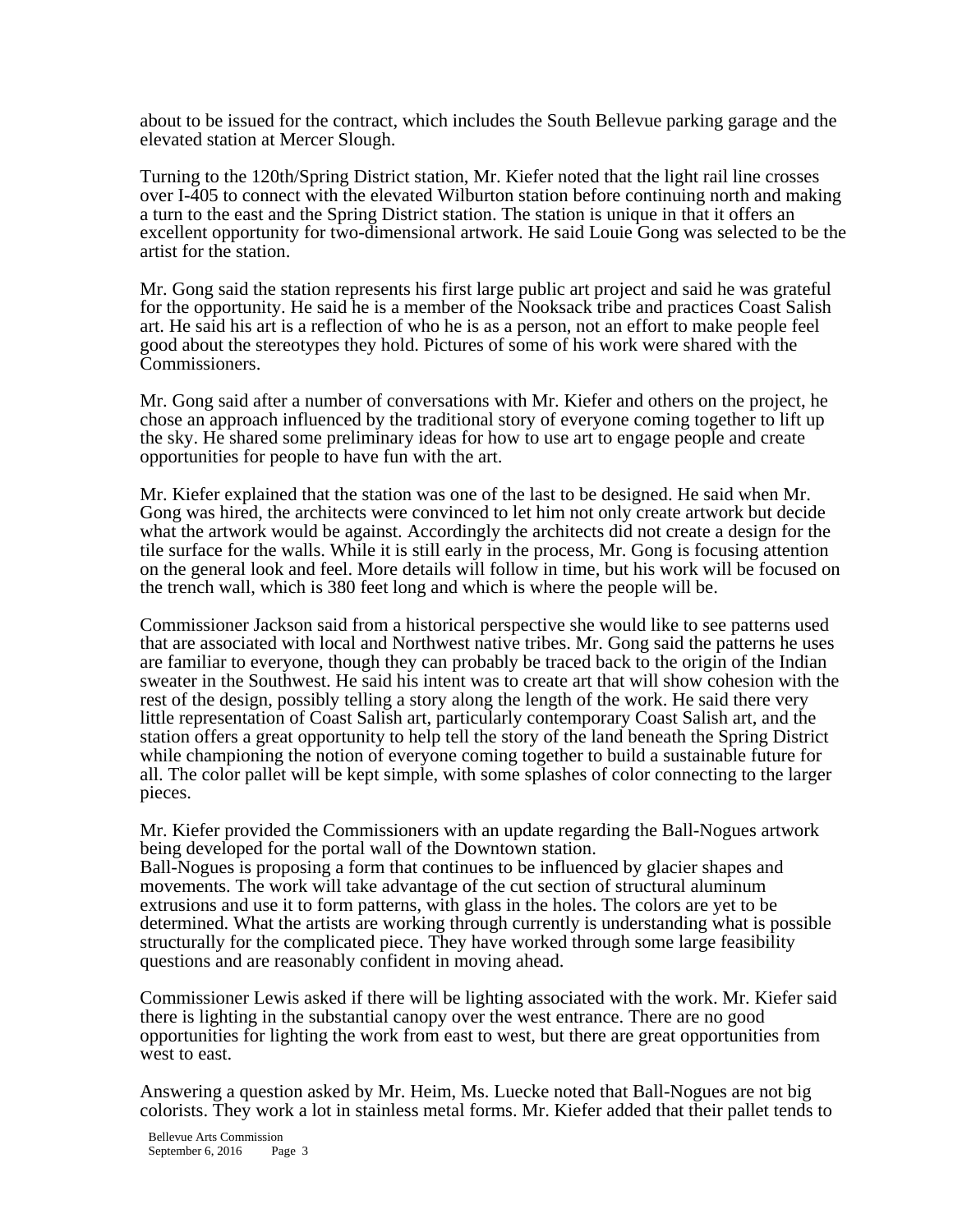be silver to muted metallic colors. For the station itself, the architects have designed a relatively colorful environment.

### B. 2016 "How Can We Help" Meeting Planning

Commissioner Jackson noted that the meeting has not been intended to be tied to the application process of the grants, rather it has a more global view. Mr. MacDonald agreed that the focus is on how the city can better assist or facilitate arts groups and artists. The meeting has not been held for the last two years. Since then, different outreach efforts have been launched and the pool from which is draw has been broadened.

Commissioner Madan asked what the outcome was from the most recent artists meeting. Mr. MacDonald said it generated a series of notes and ideas, though not all of them were put into action. The tone of the meetings has been on how the city can help in terms of fostering and facilitating collaborations.

Commissioner Malkin asked if there are resources to support the groups when they do ask for additional help, such as facilities. Mr. MacDonald said it would be valuable to catalog such requests. Groups have also called for things like a communal calendar of arts events, and help with things like accounting and advertising events. Additionally, some groups have additional space while other groups do not. By getting the various groups to collaborate, many of the issues can be addressed, and in the past it has been mentioned that the Commission could function as a facilitator.

Commissioner Jackson commented that five years ago the Commission did not have at its disposal as many outreach tools, including the website and the art walk map. it is still important to garner public input, it may not be necessary to conduct a big meeting to do so. It could be more effective to encourage individual artists to attend Commission meetings to share their comments and observations. Commissioner Lewis pointed out that the idea is to encourage an interchange among the groups, which could only happen if they are all in one place at the same time.

Mr. MacDonald said the open house format utilized by the Downtown Livability Initiative involved having different stakeholders, interest groups and the public interact in a facilitated discussion. Everyone was able to share their goals and to hear directly from the community. The open house format could be used with arts groups as well. Another option would be to conduct an open forum as part of a formal Arts Commission meeting.

Mr. Heim shared that during his tenure in Redmond opportunities were capitalized on as part of planning exercises. The events had non-traditional formats and were very well attended. Mr. MacDonald suggested that tying an artists meeting to a planning effort makes a lot of sense because there is a specific goal.

Commissioner Malkin commented that the Commission has for many years been giving out grants, but it has received little feedback with regard to how well the Commission is doing relative to furthering programs. Feedback and lessons learned would be very helpful. He said he liked the idea of engaging in a visioning process.

Commissioner Jackson said she was reticent to reopen the visioning process that was undertaken as part of updating the Cultural Compass. However, it could be continued by moving forward with the strategies phase and inviting arts groups to help brainstorm specific strategies that look out ten years. Of course the process could simply highlight issues that are already known, such as rising rents in the Spring District and the general lack of venues,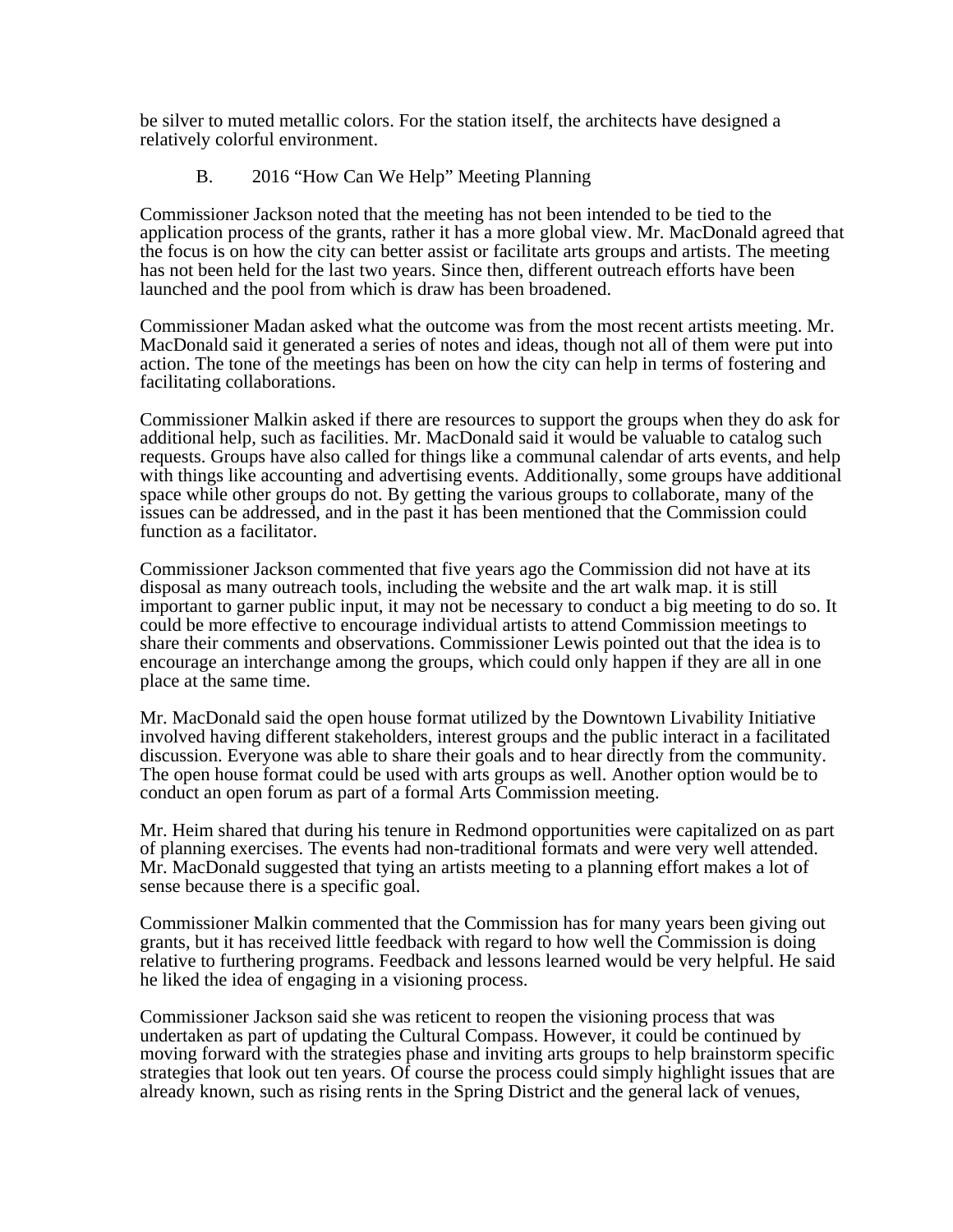which the city can really do nothing about. If that is what the groups will focus on, there will be little value in engaging in the process.

Commissioner Malkin suggested the outcome could be profitable if the Commission were to drive the agenda as a networking opportunity aimed at making connections and identifying synergies. By bringing the groups together, the Commission could foster connections, and that would be of value.

Commissioner Jackson commented that collaborations, particularly where the performing arts are concerned, takes a long time. Collaborations should be encouraged but will also need to be nourished. Mr. MacDonald agreed but noted that it all begins with communication. He voiced support for tying the effort to developing strategies for the Cultural Compass. Commissioner Malkin agreed that would be a good place to start.

Mr. Heim said he was hearing from the Commissioners no urgency to quickly pull together such a meeting. He said he would put the issue on hold at least until the budget is approved.

- 5. COMMISSION QUICK BUSINESS None
- 6. REPORTS
	- A. Commissioner's Committee and Lead Reports

Mr. Heim noted that Bellevue has been rated in the top ten underrated cities for art lovers.

B. Project Updates from Staff

Mr. Heim reported that a potential location at the Botanical Gardens has been found for *Night Bloom.* He also noted that mini City Hall in Crossroads is set to be painted on September 19, after which a gallery rail will be installed, ushering in options for changing out artworks easily.

Mr. Heim said the report analyzing the funding needs of the arts will be wrapped into the budget rollout of the Council budget at the end of September. A second study session will not be needed to address the report. He also noted that a number of things will be happening in September, including release of the Bellevue Arts Museum final report and plan for going forward, and a fundraising update for the Tateuchi Center. Accordingly, the City Manager has decided the time is not right to engage with the City Council around the Cultural Compass vision.

Mr. MacDonald reported that Artspace, which focuses on non-profit artist housing, has a wait list that includes 1000 persons for their facilities in Seattle. It is clear there is a demand for affordable artist housing in the region. Artspace first looks at the feasibility of projects in communities and once they determine a project is feasible it moves on with development, which typically takes three to five years. They then manage the projects to ensure the buildings remain affordable. He said the city's planning department is looking at hiring the organization to do an initial feasibility study Representatives of the organization are tentatively slated to visit Bellevue the first week of November to conduct site visits and meeting with stakeholders, including members of the Arts Commission, adjacent property owners, developers, heads of foundations, community members and local and regional artists.

Commissioner Madan asked what kind of support the city would need to extend to the group. Mr. MacDonald said the organization typically likes to develop properties that are owned by cities and gifted to the organization.